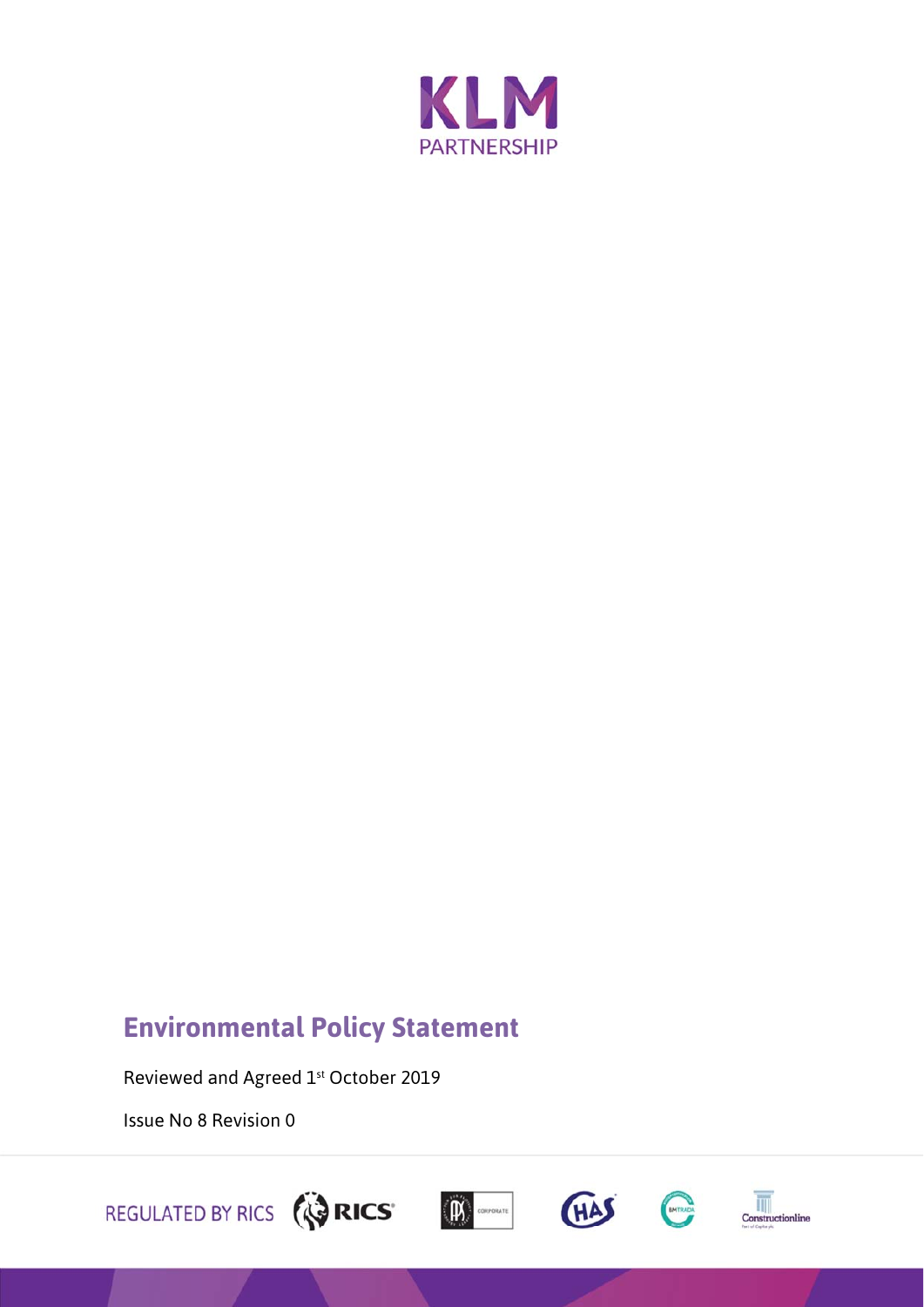

# **Environmental Policy**

# Our Commitment

The KLM Partnership, Chartered Surveyors, is committed to complying with all relevant environmental legislation and fostering an understanding of the environmental issues arising from its business activities among its employees, suppliers, contractors and clients.

KLM's objective is to pursue the principles of environmental management through the implementation of ISO 14001 Quality Assurance accredited quality management system and to monitor and improve its environmental performance. KLM also, where practicable, assists its clients in helping reduce their environmental impacts.

KLM endorses the principles discussed in the Blueprint for Green Management (1995) and subsequent related documents.

# KLM Employees

The Partnership's employees have been issued with this statement and understand the environmental impacts of the services they provide. Employees also understand the methods in which any environmental impacts may be controlled or reduced. Employees understand the economic and social benefits of continued awareness (and addressing) of any environmental impacts. As time progresses and the Partnership expands, staff are advised of all relevant changes in philosophy.

KLM also encourages its employees to adopt policies of sustainability outside the work place. KLM asks its staff for feedback on environmental issued as they effect the running of the Partnership.

# Monitoring

The Partnership attempts to monitor its environmental impacts, taking appropriate corrective action when necessary. Staff are encouraged to monitor themselves and others in the work place in relation to environmental impacts.

#### Sub-Contractors and Clients

KLM actively encourages its sub-contractors, suppliers and clients to be environmentally responsible. KLM will attempt to advise clients on the need for an Environmental Impact Assessment as required by the Environmental Assessment (Scotland) Regulations, where applicable. KLM recognises the importance of feedback from its clients and other interested parties on environmental issues.

#### Energy Use and Natural Resources

The Partnership's offices across Scotland utilise environmental assets in its daily operations. These include, electricity, water and vehicle fuels. KLM's employees are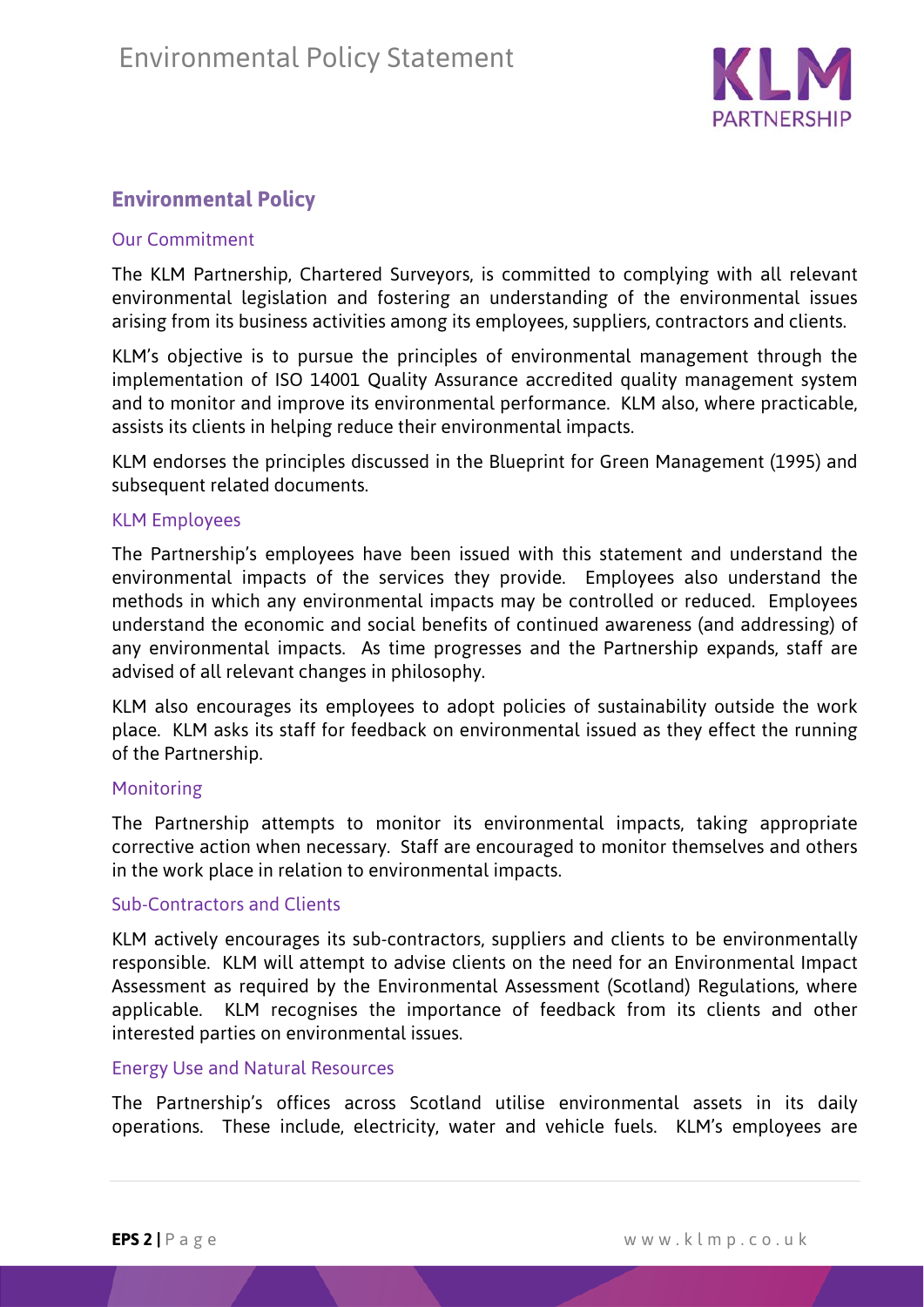

encourages to use these resources sparingly and only as is necessary to carry out the Partnership's work.

In terms of energy efficiency, employees are encouraged to turn off electrical and heating equipment when not in use (e.g. computers, lights, fans heaters). Employees are also encouraged to use public transport (where practicable) when travelling to and from work and whilst on company business. Members of staff are provided with non-electrical equipment such as solar powered calculators. The Partnership advises employees to use water sparingly and not to contaminate the water supply with materials such as inks and foodstuffs.

#### Recycling

KLM recycles much of its paper. Employees are supplied with recycled paper and are encouraged to reuse printed paper for draft reports instead of binning them.

#### Sustainability and Economics

Employees are made aware of the fact that limiting environmental impact (including energy conservation and recycling) saves the Partnership and the economy money.

#### Employee Responsibility at Home

The Partnership encourages its employees to apply the companies' environmental policies at home, principally through the:

Reduction in water consumption (e.g. not spraying lawns to excess)

Efficient use of electricity (e.g. turning off lights when not needed)

Pre-sorting organic and inorganic rubbish (e.g. separating metals and glass from foods)

Use of biodegradable detergents e.g. soap powder)

#### **Safety**

Encouraging employees to safeguard the personal safety of themselves, others and company property whilst have an awareness of environmental impacts. KLM is committed to the health and safety of its employees.

Responsibility for Implementing the Policy

All KLM's employees have a responsibility for implementing this policy. Particular responsibility lies with the partners and associates who have responsibility for monitoring its implementation.

#### An Environmental Management System.

The Partnership is committed to establishing its own Environmental Management System (EMS). The Partnership fully endorses the modern economic / political anthology of "adapt